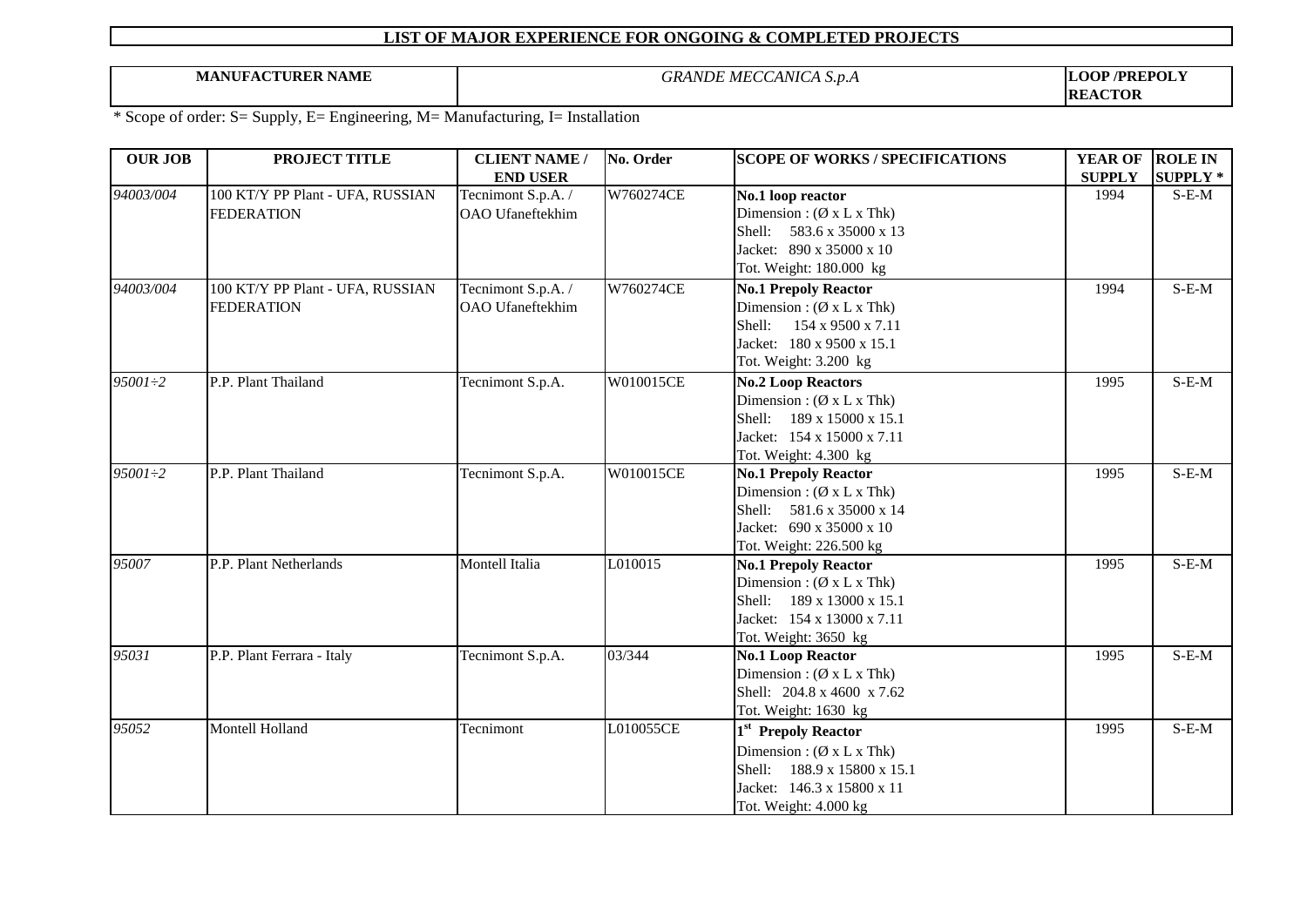**MANUFACTURER NAME** *GRANDE MECCANICA S.p.A*

**LOOP /PREPOLY REACTOR**

| <b>END USER</b><br><b>SUPPLY</b><br>95053<br>Montell Holland<br>L010055CE<br>Tecnimont S.p.A.<br>1995<br>2 <sup>nd</sup> Prepoly Reactor<br>Dimension: $(\emptyset x L x Thk)$<br>Shell: 373 x 14000 x 16.7<br>Jacket: 450 x 14000 x 6<br>Tot. Weight: 138.000 kg<br>95025:27<br>P.P. Plant South Africa<br>Tecnimont S.p.A.<br>W930035CE<br>1995<br><b>No. 2 Loop Reactors</b><br>Dimension: $(\emptyset x L x Thk)$<br>Shell: 482 x 24000 x 13<br>Jacket: 574 x 24000 x 9<br>Tot. Weight: 138.000 kg<br>96048<br>P.P. Plant Triunfo, Brazil<br>Tecnimont S.p.A.<br>B7401061E<br>1996<br><b>No. 2 Loop Reactors</b><br>Dimension: $(\emptyset x L x Thk)$<br>Shell: 580 x 35000 x 15<br>Jacket: 690 x 35000 x 10<br>Tot. Weight: 227.600 kg<br>$S-E-M$<br>96050<br>P.P. Plant Triunfo, Brazil<br>Tecnimont S.p.A.<br>B7401061E<br><b>No. 1 Prepoly Reactor</b><br>1996<br>Dimension: $(\emptyset x L x Thk)$ | <b>OUR JOB</b> | PROJECT TITLE | <b>CLIENT NAME /</b> | No. Order | <b>SCOPE OF WORKS / SPECIFICATIONS</b> | <b>YEAR OF</b> | <b>ROLE IN</b>  |
|---------------------------------------------------------------------------------------------------------------------------------------------------------------------------------------------------------------------------------------------------------------------------------------------------------------------------------------------------------------------------------------------------------------------------------------------------------------------------------------------------------------------------------------------------------------------------------------------------------------------------------------------------------------------------------------------------------------------------------------------------------------------------------------------------------------------------------------------------------------------------------------------------------------|----------------|---------------|----------------------|-----------|----------------------------------------|----------------|-----------------|
|                                                                                                                                                                                                                                                                                                                                                                                                                                                                                                                                                                                                                                                                                                                                                                                                                                                                                                               |                |               |                      |           |                                        |                | <b>SUPPLY *</b> |
|                                                                                                                                                                                                                                                                                                                                                                                                                                                                                                                                                                                                                                                                                                                                                                                                                                                                                                               |                |               |                      |           |                                        |                | $S-E-M$         |
|                                                                                                                                                                                                                                                                                                                                                                                                                                                                                                                                                                                                                                                                                                                                                                                                                                                                                                               |                |               |                      |           |                                        |                |                 |
|                                                                                                                                                                                                                                                                                                                                                                                                                                                                                                                                                                                                                                                                                                                                                                                                                                                                                                               |                |               |                      |           |                                        |                |                 |
|                                                                                                                                                                                                                                                                                                                                                                                                                                                                                                                                                                                                                                                                                                                                                                                                                                                                                                               |                |               |                      |           |                                        |                |                 |
|                                                                                                                                                                                                                                                                                                                                                                                                                                                                                                                                                                                                                                                                                                                                                                                                                                                                                                               |                |               |                      |           |                                        |                |                 |
|                                                                                                                                                                                                                                                                                                                                                                                                                                                                                                                                                                                                                                                                                                                                                                                                                                                                                                               |                |               |                      |           |                                        |                | $S-E-M$         |
|                                                                                                                                                                                                                                                                                                                                                                                                                                                                                                                                                                                                                                                                                                                                                                                                                                                                                                               |                |               |                      |           |                                        |                |                 |
|                                                                                                                                                                                                                                                                                                                                                                                                                                                                                                                                                                                                                                                                                                                                                                                                                                                                                                               |                |               |                      |           |                                        |                |                 |
|                                                                                                                                                                                                                                                                                                                                                                                                                                                                                                                                                                                                                                                                                                                                                                                                                                                                                                               |                |               |                      |           |                                        |                |                 |
|                                                                                                                                                                                                                                                                                                                                                                                                                                                                                                                                                                                                                                                                                                                                                                                                                                                                                                               |                |               |                      |           |                                        |                |                 |
|                                                                                                                                                                                                                                                                                                                                                                                                                                                                                                                                                                                                                                                                                                                                                                                                                                                                                                               |                |               |                      |           |                                        |                | $S-E-M$         |
|                                                                                                                                                                                                                                                                                                                                                                                                                                                                                                                                                                                                                                                                                                                                                                                                                                                                                                               |                |               |                      |           |                                        |                |                 |
|                                                                                                                                                                                                                                                                                                                                                                                                                                                                                                                                                                                                                                                                                                                                                                                                                                                                                                               |                |               |                      |           |                                        |                |                 |
|                                                                                                                                                                                                                                                                                                                                                                                                                                                                                                                                                                                                                                                                                                                                                                                                                                                                                                               |                |               |                      |           |                                        |                |                 |
|                                                                                                                                                                                                                                                                                                                                                                                                                                                                                                                                                                                                                                                                                                                                                                                                                                                                                                               |                |               |                      |           |                                        |                |                 |
|                                                                                                                                                                                                                                                                                                                                                                                                                                                                                                                                                                                                                                                                                                                                                                                                                                                                                                               |                |               |                      |           |                                        |                |                 |
| Shell:<br>154 x 20000 x 7.11                                                                                                                                                                                                                                                                                                                                                                                                                                                                                                                                                                                                                                                                                                                                                                                                                                                                                  |                |               |                      |           |                                        |                |                 |
| Jacket: 189 x 20000 x 15.1                                                                                                                                                                                                                                                                                                                                                                                                                                                                                                                                                                                                                                                                                                                                                                                                                                                                                    |                |               |                      |           |                                        |                |                 |
| Tot. Weight: 5.600 kg                                                                                                                                                                                                                                                                                                                                                                                                                                                                                                                                                                                                                                                                                                                                                                                                                                                                                         |                |               |                      |           |                                        |                |                 |
| LLDPE Haldia, India<br>Tecnimont S.p.A.<br>97081<br>W310047BT<br>1997<br>1 <sup>st</sup> Prepoly Reactor                                                                                                                                                                                                                                                                                                                                                                                                                                                                                                                                                                                                                                                                                                                                                                                                      |                |               |                      |           |                                        |                | $S-E-M$         |
|                                                                                                                                                                                                                                                                                                                                                                                                                                                                                                                                                                                                                                                                                                                                                                                                                                                                                                               |                |               |                      |           |                                        |                |                 |
| Dimension: $(\emptyset x L x Thk)$<br>Shell: 254.5 x 13000 x 9.27                                                                                                                                                                                                                                                                                                                                                                                                                                                                                                                                                                                                                                                                                                                                                                                                                                             |                |               |                      |           |                                        |                |                 |
| Jacket: 303 x 13000 x 10.3                                                                                                                                                                                                                                                                                                                                                                                                                                                                                                                                                                                                                                                                                                                                                                                                                                                                                    |                |               |                      |           |                                        |                |                 |
| Tot. Weight: 6.320 kg                                                                                                                                                                                                                                                                                                                                                                                                                                                                                                                                                                                                                                                                                                                                                                                                                                                                                         |                |               |                      |           |                                        |                |                 |
| LLDPE Haldia, India<br>97082<br>Tecnimont S.p.A.<br>W310047BT<br>1997<br>2 <sup>nd</sup> Prepoly Reactor                                                                                                                                                                                                                                                                                                                                                                                                                                                                                                                                                                                                                                                                                                                                                                                                      |                |               |                      |           |                                        |                | $S-E-M$         |
| Dimension: $(\emptyset x L x Thk)$                                                                                                                                                                                                                                                                                                                                                                                                                                                                                                                                                                                                                                                                                                                                                                                                                                                                            |                |               |                      |           |                                        |                |                 |
| Shell: 484 x 16000 x 12 588 x 16000 x 8                                                                                                                                                                                                                                                                                                                                                                                                                                                                                                                                                                                                                                                                                                                                                                                                                                                                       |                |               |                      |           |                                        |                |                 |
| Jacket: 588 x 16000 x 8                                                                                                                                                                                                                                                                                                                                                                                                                                                                                                                                                                                                                                                                                                                                                                                                                                                                                       |                |               |                      |           |                                        |                |                 |
| Weight: 6320 kg                                                                                                                                                                                                                                                                                                                                                                                                                                                                                                                                                                                                                                                                                                                                                                                                                                                                                               |                |               |                      |           |                                        |                |                 |
| 97038<br>P.P. Plant Triunfo, Brazil<br>Tecnimont S.p.A.<br>W160837BJ<br>1997<br>1 <sup>st</sup> Prepoly Reactor                                                                                                                                                                                                                                                                                                                                                                                                                                                                                                                                                                                                                                                                                                                                                                                               |                |               |                      |           |                                        |                | $S-E-M$         |
| Dimension: $(\emptyset x L x Thk)$                                                                                                                                                                                                                                                                                                                                                                                                                                                                                                                                                                                                                                                                                                                                                                                                                                                                            |                |               |                      |           |                                        |                |                 |
| Shell: 303 x 14000 x 10.3                                                                                                                                                                                                                                                                                                                                                                                                                                                                                                                                                                                                                                                                                                                                                                                                                                                                                     |                |               |                      |           |                                        |                |                 |
| Jacket: 534.4 x 14000 x 9.27                                                                                                                                                                                                                                                                                                                                                                                                                                                                                                                                                                                                                                                                                                                                                                                                                                                                                  |                |               |                      |           |                                        |                |                 |
| Tot. Weight: 6.650 kg                                                                                                                                                                                                                                                                                                                                                                                                                                                                                                                                                                                                                                                                                                                                                                                                                                                                                         |                |               |                      |           |                                        |                |                 |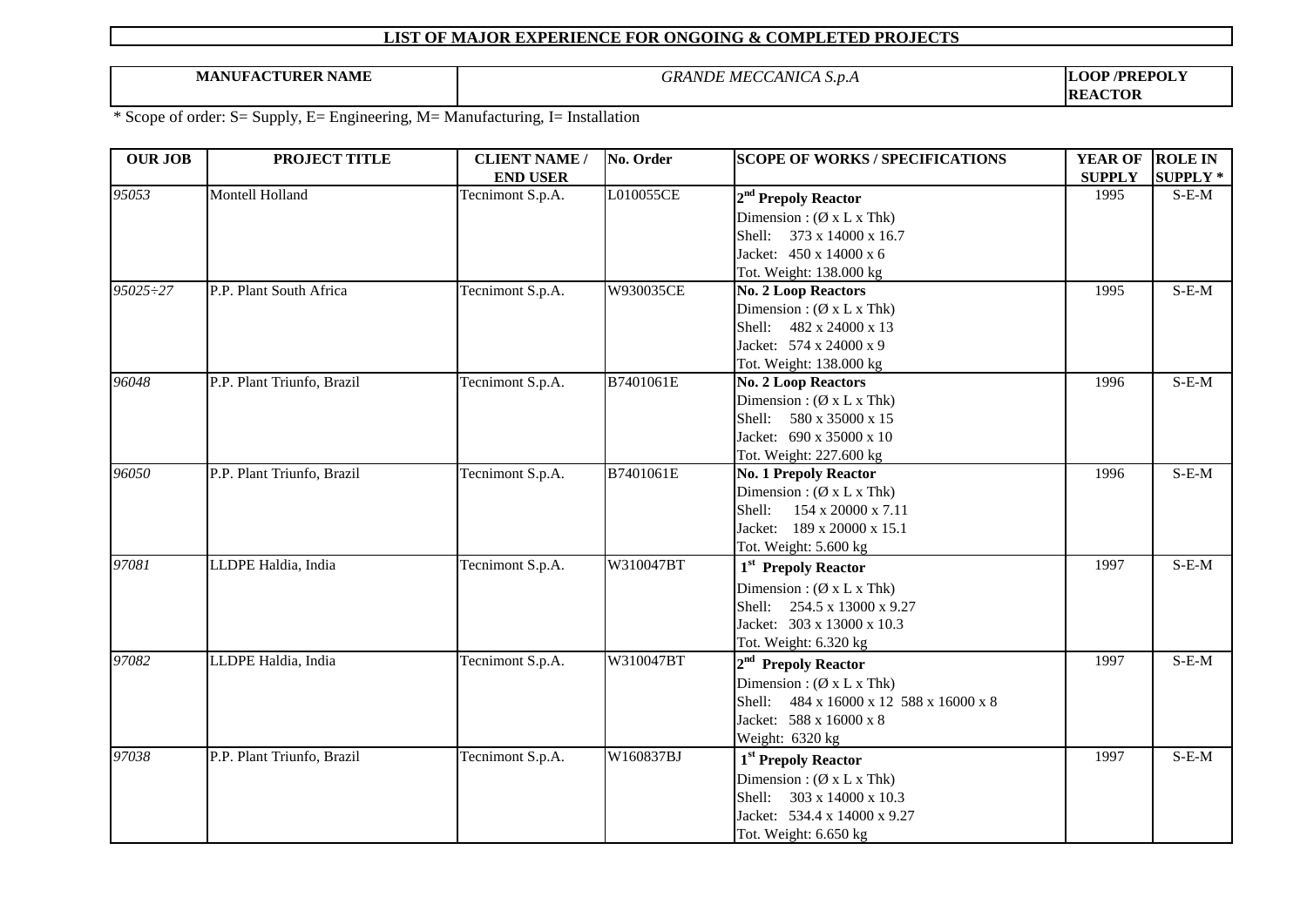**MANUFACTURER NAME** *GRANDE MECCANICA S.p.A*

**LOOP /PREPOLY REACTOR**

| <b>OUR JOB</b> | PROJECT TITLE              | <b>CLIENT NAME /</b> | No. Order        | <b>SCOPE OF WORKS / SPECIFICATIONS</b> | <b>YEAR OF</b> | <b>ROLE IN</b>  |
|----------------|----------------------------|----------------------|------------------|----------------------------------------|----------------|-----------------|
|                |                            | <b>END USER</b>      |                  |                                        | <b>SUPPLY</b>  | <b>SUPPLY</b> * |
| 97039          | P.P. Plant Triunfo, Brazil | Tecnimont S.p.A.     | W160837BJ        | 2 <sup>nd</sup> Prepoly Reactor        | 1997           | $S-E-M$         |
|                |                            |                      |                  | Dimension: $(\emptyset x L x Thk)$     |                |                 |
|                |                            |                      |                  | Shell: 484 x 17000 x 12                |                |                 |
|                |                            |                      |                  | Jacket: 550 x 17000 x 8                |                |                 |
|                |                            |                      |                  | Tot. Weight: 18.150 kg                 |                |                 |
| 97017          | Berre - France             | Tecnimont S.p.A.     | W220057CE        | No. 1 Loop Reactor                     | 1997           | $S-E-M$         |
|                |                            |                      |                  | Dimension: $(\emptyset x L x Thk)$     |                |                 |
|                |                            |                      |                  | Shell: 582 x 41000 x14                 |                |                 |
|                |                            |                      |                  | Jacket: 690 x 41000 x 10               |                |                 |
|                |                            |                      |                  | Tot. Weight: 242.000 kg                |                |                 |
| 97018          | Berre - France             | Tecnimont S.p.A.     | W220057CE        | <b>No. 1 Prepoly Reactor</b>           | 1997           | $S-E-M$         |
|                |                            |                      |                  | Dimension: $(\emptyset x L x Thk)$     |                |                 |
|                |                            |                      |                  | Shell: 189 x 21000 x 15.1              |                |                 |
|                |                            |                      |                  | Jacket: 154 x 21000 x 7.11             |                |                 |
|                |                            |                      |                  | Tot. Weight: 5.850 kg                  |                |                 |
| 98130          | Talcahuano Chile           | Tecnimont S.p.A.     | <b>WA20028CE</b> | No. 1 Loop Reactor                     | 1998           | $S-E-M$         |
|                |                            |                      |                  | Dimension: $(\emptyset x L x Thk)$     |                |                 |
|                |                            |                      |                  | Shell: 482 x 28000 x 13                |                |                 |
|                |                            |                      |                  | Jacket: 574 x 28000 x 12               |                |                 |
|                |                            |                      |                  | Tot. Weight: 137.000 kg                |                |                 |
| 98132          | Talcahuano Chile           | Tecnimont S.p.A.     | <b>WA20028CE</b> | <b>No. 2 Prepoly Reactor</b>           | 1998           | $S-E-M$         |
|                |                            |                      |                  | Dimension: $(\emptyset x L x Thk)$     |                |                 |
|                |                            |                      |                  | Shell: 154 x 9500 x 7.11               |                |                 |
|                |                            |                      |                  | Jacket: 189 x 9500 x 15.1              |                |                 |
|                |                            |                      |                  | Tot. Weight: 3.300 kg                  |                |                 |
| 98420          | Thessaloniki Greece        | Tecnimont S.p.A.     | W500038CE        | <b>No.1 Loop Reactor</b>               | 1998           | $S-E-M$         |
|                |                            |                      |                  | Dimension: $(\emptyset x L x Thk)$     |                |                 |
|                |                            |                      |                  | Shell:<br>580 x 35000 x 15             |                |                 |
|                |                            |                      |                  | Jacket: 690 x 35000 x 18               |                |                 |
|                |                            |                      |                  | Tot. Weight: 225.000 kg                |                |                 |
|                |                            |                      |                  | <b>No.1 Prepoly Reactor</b>            |                |                 |
|                |                            |                      |                  | Dimension: $(\emptyset x L x Thk)$     |                |                 |
|                |                            |                      |                  | Shell: 154 x 15000 x 7.11              |                |                 |
|                |                            |                      |                  | Jacket: 189 x 15000 x 15.1             |                |                 |
|                |                            |                      |                  | Tot. Weight: 4.800 kg                  |                |                 |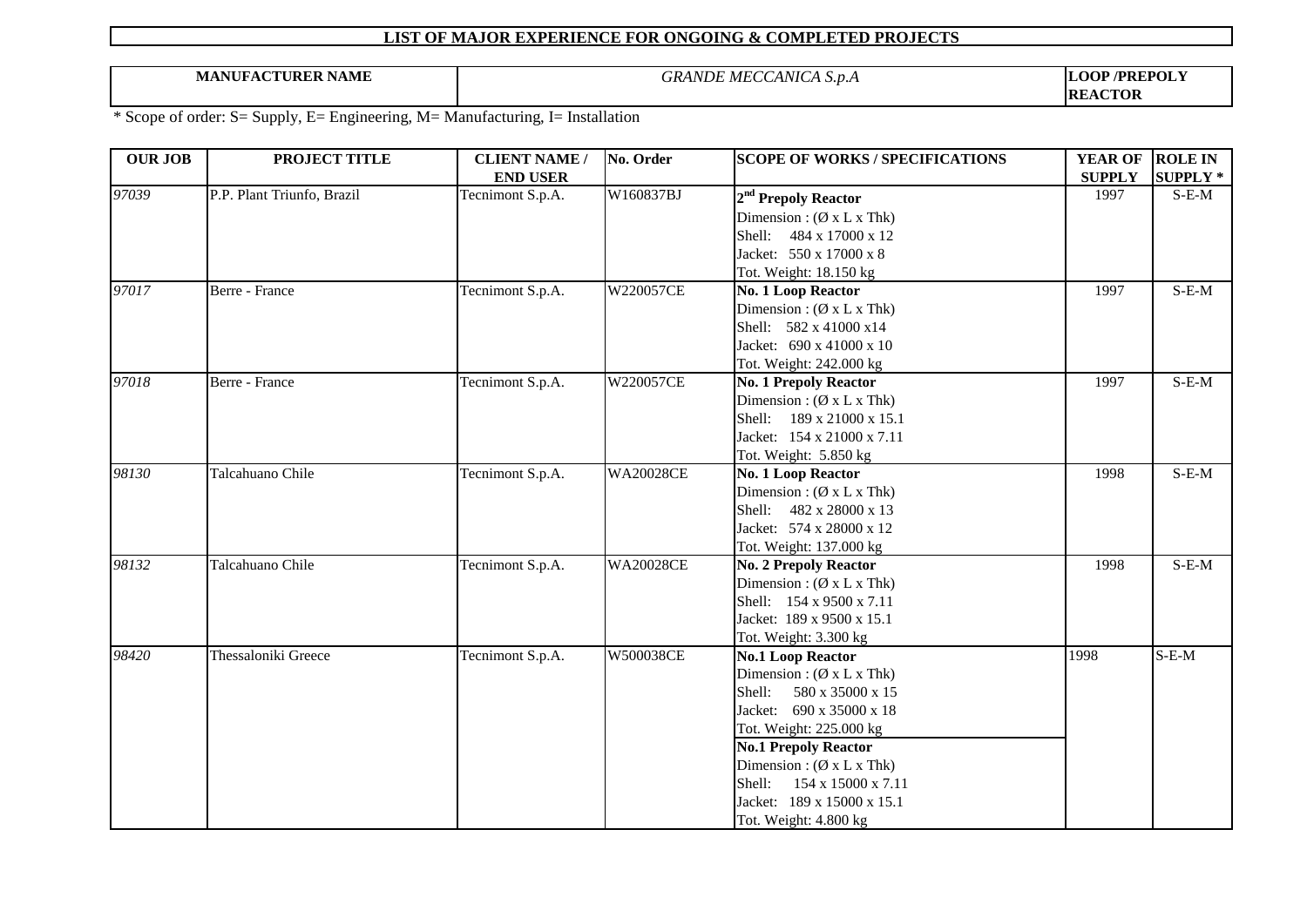**MANUFACTURER NAME** *GRANDE MECCANICA S.p.A*

**LOOP /PREPOLY REACTOR**

| <b>OUR JOB</b> | PROJECT TITLE                    | <b>CLIENT NAME /</b> | No. Order     | <b>SCOPE OF WORKS / SPECIFICATIONS</b> | <b>YEAR OF</b> | <b>ROLE IN</b>  |
|----------------|----------------------------------|----------------------|---------------|----------------------------------------|----------------|-----------------|
|                |                                  | <b>END USER</b>      |               |                                        | <b>SUPPLY</b>  | <b>SUPPLY</b> * |
| 98230          | Tiszavjvaris Hungary             | Tecnimont S.p.A.     | W410018CE     | <b>No. 1 Prepoly Reactor</b>           | 1998           | $S$ -E-M        |
|                |                                  |                      |               | Dimension: $(\emptyset x L x Thk)$     |                |                 |
|                |                                  |                      |               | Shell: 154 x 15000 x 7.11              |                |                 |
|                |                                  |                      |               | Jacket: 189 x 15000 x 15.1             |                |                 |
|                |                                  |                      |               | Tot. Weight: 4.800 kg                  |                |                 |
| 98232          | Tiszavjvaris Hungary             | Tecnimont S.p.A.     | W410018CE     | <b>No.1 Loop Reactor</b>               | 1998           | $S-E-M$         |
|                |                                  |                      |               | Dimension: $(\emptyset x L x Thk)$     |                |                 |
|                |                                  |                      |               | Shell: 580 x 24000 x 15                |                |                 |
|                |                                  |                      |               | Jacket: 690 x 24000 x 10               |                |                 |
|                |                                  |                      |               | Tot. Weight: 178.000 kg                |                |                 |
| 99220          | ADNOC - Abu Dhabi U.A.E.         | Tecnimont S.p.A.     | 83100103      | No. 2 loop reactors                    | 1999           | $S-E-M$         |
|                |                                  |                      |               | Dimension: $(\emptyset x L x Thk)$     |                |                 |
|                |                                  |                      |               | Shell: 610 x 51000 x 20                |                |                 |
|                |                                  |                      |               | Jacket: 712 x 51000 x 10               |                |                 |
|                |                                  |                      |               | Tot. Weight: 254.300 kg                |                |                 |
| 99222          | ADNOC - Abu Dhabi U.A.E.         | Tecnimont S.p.A.     | 83100103      | <b>No. 1 Prepoly Reactor</b>           | 1999           | $S-E-M$         |
|                |                                  |                      |               | Dimension: $(\emptyset x L x Thk)$     |                |                 |
|                |                                  |                      |               | 406 x 44000 x 16<br>Shell:             |                |                 |
|                |                                  |                      |               | Jacket: 508 x 44000 x 10               |                |                 |
|                |                                  |                      |               | Tot. Weight: 36.000 kg                 |                |                 |
| 160            | <b>BANDAR ASSALUYEH PE PLANT</b> | Tecnimont S.p.A.     | 80000056      | 1 <sup>st</sup> Loop Reactor           | 2000           | $S-E-M$         |
|                | 300 KT / Y - IRAN                |                      |               | Dimension: $(\emptyset x L x Thk)$     |                |                 |
|                |                                  |                      |               | Shell:<br>609.6 x 36.000 x 15          |                |                 |
|                |                                  |                      |               | Jacket: 690 x 31.000 x 10              |                |                 |
|                |                                  |                      |               | Tot. Weight: 100.000 kg                |                |                 |
| 162            |                                  |                      |               | <b>No.1 Prepoly Reactor</b>            |                |                 |
|                |                                  |                      |               | Shell: 168.3 x 17.000 x 7.11           |                |                 |
|                |                                  |                      |               | Jacket: 219.1 x 14.000 x 15.1          |                |                 |
|                |                                  |                      |               | Tot. Weight: 4.800 kg                  |                |                 |
| 190            | Carrington - UK.                 | Montell UK           | FP0801/20/001 | <b>No.1 Prepoly Reactor</b>            | 2000           | $S-E-M$         |
|                |                                  |                      |               | Dimension: $(\emptyset x L x Thk)$     |                |                 |
|                |                                  |                      |               | Shell: 168.3 x 15.000 x 7.11           |                |                 |
|                |                                  |                      |               | Jacket: 219.1 x 12.000 x 15.1          |                |                 |
|                |                                  |                      |               | Tot. Weight: $4.500 \text{ kg}$        |                |                 |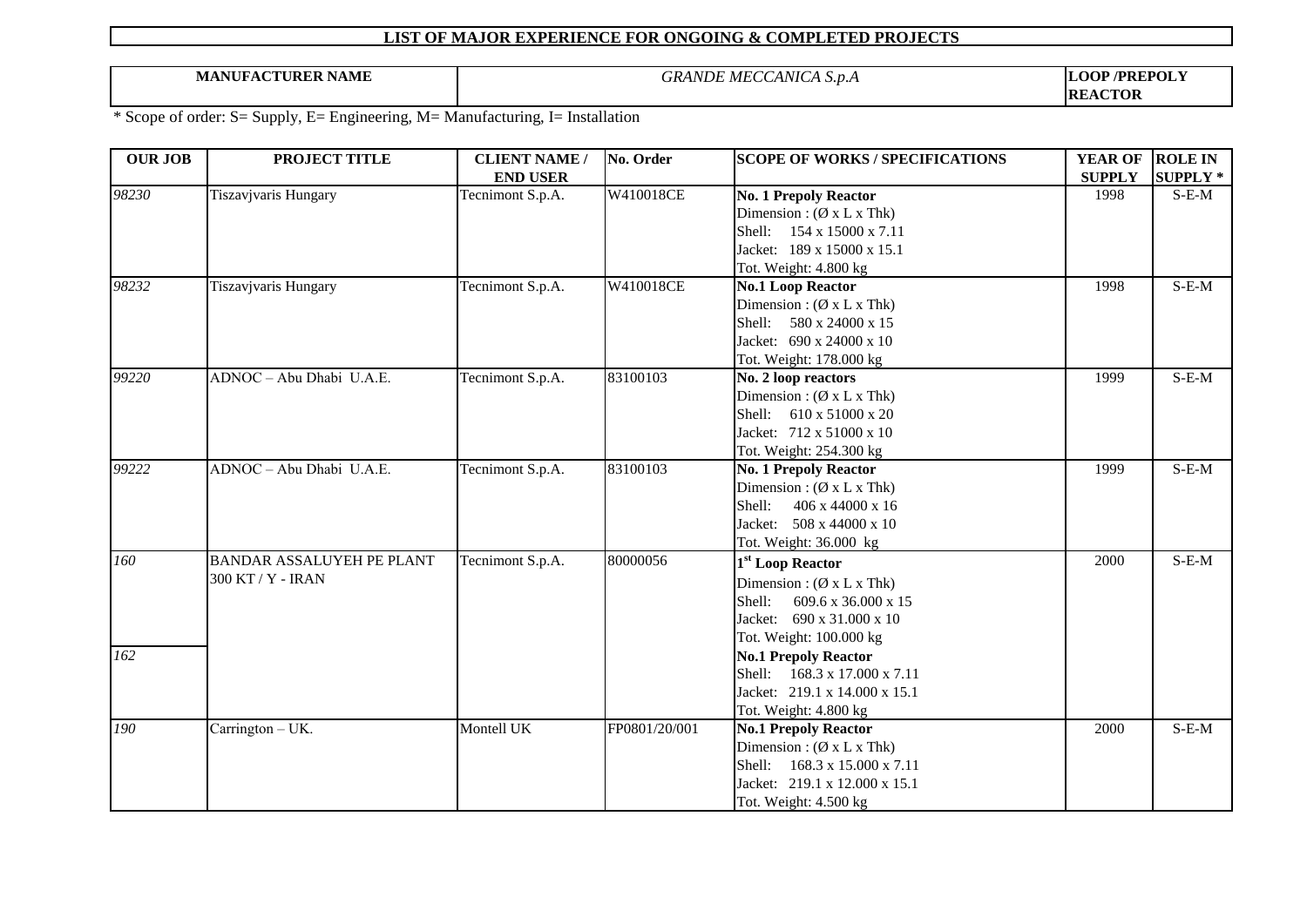**MANUFACTURER NAME** *GRANDE MECCANICA S.p.A*

**LOOP /PREPOLY REACTOR**

| <b>OUR JOB</b> | PROJECT TITLE                      | <b>CLIENT NAME /</b>    | No. Order     | <b>SCOPE OF WORKS / SPECIFICATIONS</b>        | <b>YEAR OF</b> | <b>ROLE IN</b>  |
|----------------|------------------------------------|-------------------------|---------------|-----------------------------------------------|----------------|-----------------|
|                |                                    | <b>END USER</b>         |               |                                               | <b>SUPPLY</b>  | <b>SUPPLY</b> * |
| 00320          | Brindisi - Italy                   | <b>Basell</b>           | 20250341      | <b>No.1 Prepoly Reactor</b>                   | 2000           | S-E-M           |
|                |                                    |                         |               | Dimension: $(\emptyset x L x Thk)$            |                |                 |
|                |                                    |                         |               | Shell: 168.3 x 24.000 x 7.11                  |                |                 |
|                |                                    |                         |               | Jacket: 219.1 x 20.000 x 15.1                 |                |                 |
|                |                                    |                         |               | Tot. Weight: 5.500 kg                         |                |                 |
| 01070          | P. P Maua' - Brazil                | Tecnimont S.p.A. /      | 42105MK       | <b>No. 1 Loop Reactor</b>                     | 2001           | $S-E-M$         |
|                |                                    | Polibrasil              |               | Dimension: $(\emptyset x L x Thk)$            |                |                 |
|                |                                    |                         |               | Shell:<br>609.6 x 47.000 x 14                 |                |                 |
|                |                                    |                         |               | Jacket: 690 x 43.000 x 10 / 14                |                |                 |
|                |                                    |                         |               | Tot. Weight: 116.000 kg                       |                |                 |
| 01072          | P. P Maua' - Brazil                | Tecnimont S.p.A. /      | 42105MK       | <b>No. 1 Prepoly Reactor</b>                  | 2001           | $S-E-M$         |
|                |                                    | Polibrasil              |               | Dimension: $(\emptyset x L x Thk)$            |                |                 |
|                |                                    |                         |               | Shell:<br>168.3 x 23.000 x 7.1                |                |                 |
|                |                                    |                         |               | Jacket: 219.1 x 21.000 x 15.10                |                |                 |
|                |                                    |                         |               | Tot. Weight: 6.000 kg                         |                |                 |
| 01120          | CEDAR BAYOU PLANT -                | Technip USA/            | 35000H008A-00 | <b>No. 1 Loop Reactor</b>                     | 2001           | $S-E-M$         |
|                | BAYTOWN, TEXAS - USA               | <b>Chevron Phillips</b> |               | Dimension: $(\emptyset x L x Thk)$            |                |                 |
|                |                                    | Chemical Co., LP        |               | 560 x 63.000 x 15<br>Shell:                   |                |                 |
|                |                                    |                         |               | Jacket: 673 x 60.000 x 13/18/22/25/50         |                |                 |
|                |                                    |                         |               | Tot. Weight: 400.000 kg                       |                |                 |
| 01200          | <b>BANDAR IMAM - IRAN PP PLANT</b> | Tecnimont S.p.A. -      | 80001005      | No. 1 Loop Reactor                            | 2000           | $S-E-M$         |
|                | 300 KT/Y - MARUN - IRAN            | <b>MPC</b>              |               | Dimension: $(\emptyset x L x Thk)$            |                |                 |
|                |                                    |                         |               | 639.6 x 50.000 x 15<br>Sell:                  |                |                 |
|                |                                    |                         |               | Jacket: 963 / 786 x 49500 x 40 / 25 / 18 / 12 |                |                 |
|                |                                    |                         |               | Tot. Weight: 186.215 kg                       |                |                 |
| 01202          | <b>BANDAR IMAM - IRAN PP PLANT</b> | Tecnimont S.p.A. -      | 80001005      | <b>No. 1 Prepoly Reactor</b>                  | 2000           | $S-E-M$         |
|                | 300 KT/Y - MARUN - IRAN            | <b>MPC</b>              |               | Dimension: $(\emptyset x L x Thk)$            |                |                 |
|                |                                    |                         |               | Shell: 168.3 x 26.000 x 7.11                  |                |                 |
|                |                                    |                         |               | Jacket: 273 / 219.2 x 25650 x 7.8 / 15.1      |                |                 |
|                |                                    |                         |               | Tot. Weight: 7.500 kg                         |                |                 |
| 01240          | <b>GEELONG P.P - AUSTRALIA</b>     | <b>Basell</b>           | 4500043928    | <b>No. 1 Prepoly Reactor</b>                  | 2000           | $S-E-M$         |
|                |                                    |                         |               | Dimension: $(\emptyset x L x Thk)$            |                |                 |
|                |                                    |                         |               | Shell: 168.3 x 15.000 x 7.11                  |                |                 |
|                |                                    |                         |               | Jacket: 219.1 x 12.000 x 15.1                 |                |                 |
|                |                                    |                         |               | Tot. Weight: 4.500 kg                         |                |                 |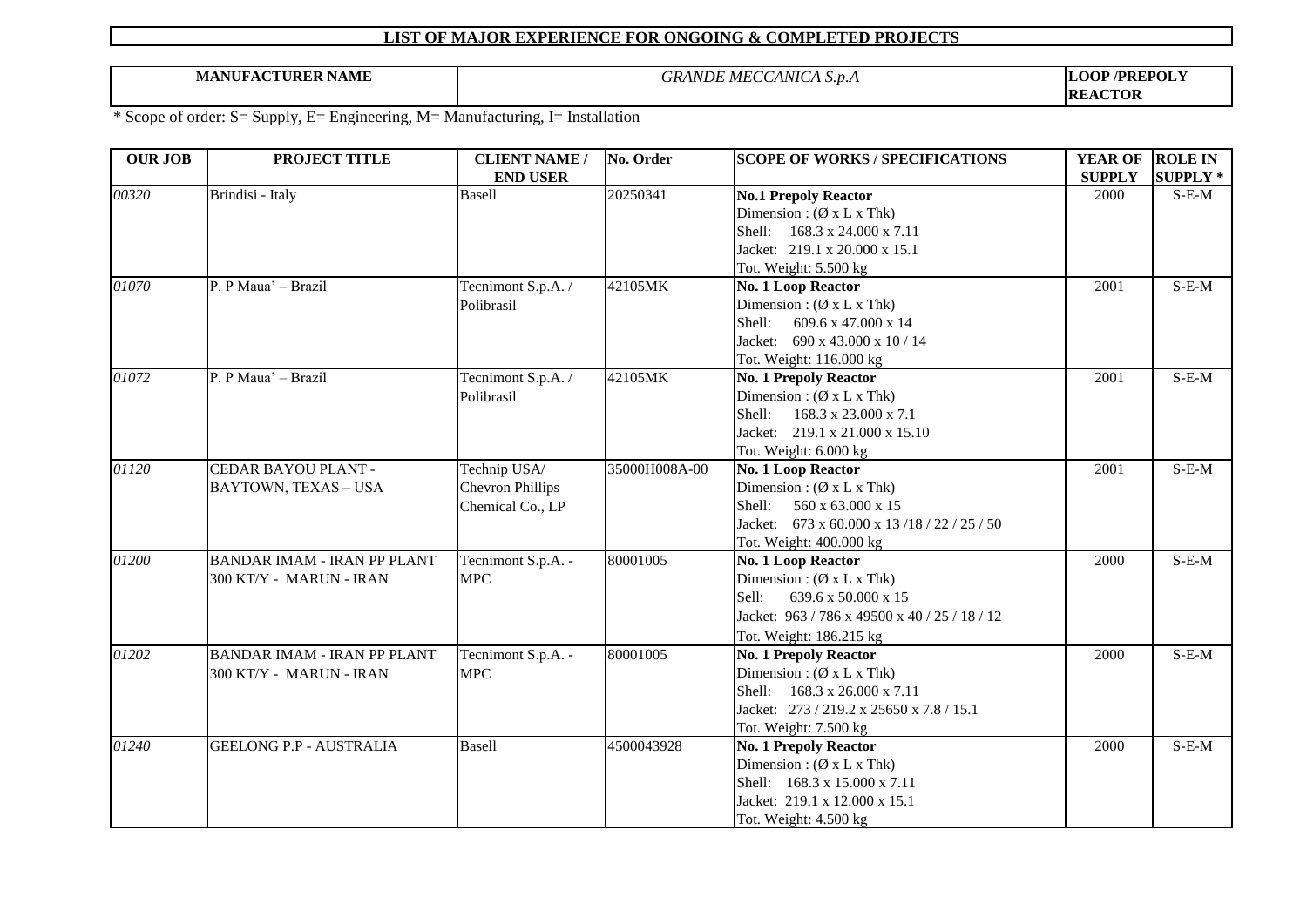**MANUFACTURER NAME** *GRANDE MECCANICA S.p.A*

**LOOP /PREPOLY REACTOR**

| <b>OUR JOB</b> | PROJECT TITLE                    | <b>CLIENT NAME /</b>                      | No. Order | <b>SCOPE OF WORKS / SPECIFICATIONS</b>                         | <b>YEAR OF</b> | <b>ROLE IN</b>  |
|----------------|----------------------------------|-------------------------------------------|-----------|----------------------------------------------------------------|----------------|-----------------|
|                |                                  | <b>END USER</b>                           |           |                                                                | <b>SUPPLY</b>  | <b>SUPPLY *</b> |
| 02140          | <b>BANDAR ASSALUYEH PE PLANT</b> | Tecnimont S.p.A. /                        | 80002278  | 1 <sup>st</sup> Prepoly Reactor                                | 2003           | $S-E-M$         |
|                | 300 KT / Y - IRAN                | <b>JAM</b> Petrochemical                  |           | Dimension: $(\emptyset x L x Thk)$                             |                |                 |
|                |                                  | Company (JPC)                             |           | Shell:<br>273.5 x 17.000 x 9.27                                |                |                 |
|                |                                  |                                           |           | Jacket: 406 / 324 x 16.500 x 12.7 / 10.31                      |                |                 |
|                |                                  |                                           |           | Tot. Weight: 8.023 kg                                          |                |                 |
| 02142          |                                  |                                           |           | 2 <sup>nd</sup> Prepoly Reactor                                |                |                 |
|                |                                  |                                           |           | Shell: 508 x 21.000 x 12                                       |                |                 |
|                |                                  |                                           |           | Jacket: 715 / 578 x 20.500 x 20 / 10                           |                |                 |
|                |                                  |                                           |           | Tot. Weight: 21.700 kg                                         |                |                 |
| 02170          | BANDAR ASSALUYEH PE PLANT        | Tecnimont S.p.A. /                        | 80002349  | <b>No.1 Loop Reactor</b>                                       | 2003           | $S-E-M$         |
|                | 300 KT / Y - IRAN                | <b>JAM</b> Petrochemical                  |           | Dimension: $(\emptyset x L x Thk)$                             |                |                 |
|                |                                  | Company (JPC)                             |           | Shell:<br>639.6 x 50.000 x 15                                  |                |                 |
|                |                                  |                                           |           | Jacket: 980 / 786 x 49.500 x 40 / 10 / 20 / 12                 |                |                 |
|                |                                  |                                           |           | Tot. Weight: 374.000 kg                                        |                |                 |
| 02172          |                                  |                                           |           | <b>No.1 Prepoly Reactor</b>                                    |                |                 |
|                |                                  |                                           |           | Shell:<br>154 x 26.000 x 7.11                                  |                |                 |
|                |                                  |                                           |           | Jacket: 189 x 26.000 x 15.10                                   |                |                 |
|                |                                  |                                           |           | Tot. Weight: 7.440 kg                                          |                |                 |
| 03020          | CSPC NANHAI PETROCHEMICALS       | Tecnimont S.p.A. /                        | 80003257  | <b>No.1 Loop Reactor</b>                                       | 2003           | $S-E-M$         |
|                | PROJECT - HUIZHOU - CHINA        | <b>CNOOC</b> and SHELL                    |           | Dimension: $(\emptyset x L x Thk)$                             |                |                 |
|                |                                  | Petrochemicals                            |           | Shell: 639.6 x 45.000 x 15                                     |                |                 |
|                |                                  | Company LTD                               |           | Jacket: 980 / 780 x 45.000 x 40 / 25 / 15 / 10                 |                |                 |
|                |                                  |                                           |           | Tot. Weight: 338.086 kg                                        |                |                 |
| 03022          |                                  |                                           |           | <b>No.1 Prepoly Reactor</b>                                    |                |                 |
|                |                                  |                                           |           | Shell: 154 x 21.000 x 7.11                                     |                |                 |
|                |                                  |                                           |           | Jacket: 189 x 21.000 x 15.10                                   |                |                 |
| 03040          | NPP PROJECT PP-400 KT/Y HDPE     |                                           | 80003333  | Tot. Weight: 6.086 kg                                          | 2003           | $S-E-M$         |
|                |                                  | Tecnimont S.p.A. /<br><b>Basell Orlen</b> |           | <b>No.1 Loop Reactor</b><br>Dimension: $(\emptyset x L x Thk)$ |                |                 |
|                | 320 KT/Y PP-HDPE PLOCK-POLAND    |                                           |           | Shell: 639.6 x 55.000 x 15 /                                   |                |                 |
|                |                                  | Polyolefins Sp. z o.o.                    |           | Jacket: 990 / 802 x 54.500 x 45/30/24/18/12                    |                |                 |
|                |                                  |                                           |           | Tot. Weight: 483.567 kg                                        |                |                 |
| 03042          | NPP PROJECT PP-400 KT/Y HDPE     | Tecnimont S.p.A. /                        | 80003333  | <b>No.1 Prepoly Reactor</b>                                    | 2003           | $S-E-M$         |
|                | 320 KT/Y PP-HDPE PLOCK-POLAND    | <b>Basell Orlen</b>                       |           | Shell: 154 x 31.000 x 7.11                                     |                |                 |
|                |                                  | Polyolefins Sp. z o.o.                    |           | Jacket: 189 x 31.000 x 8.18                                    |                |                 |
|                |                                  |                                           |           | Tot. Weight: 7.067 kg                                          |                |                 |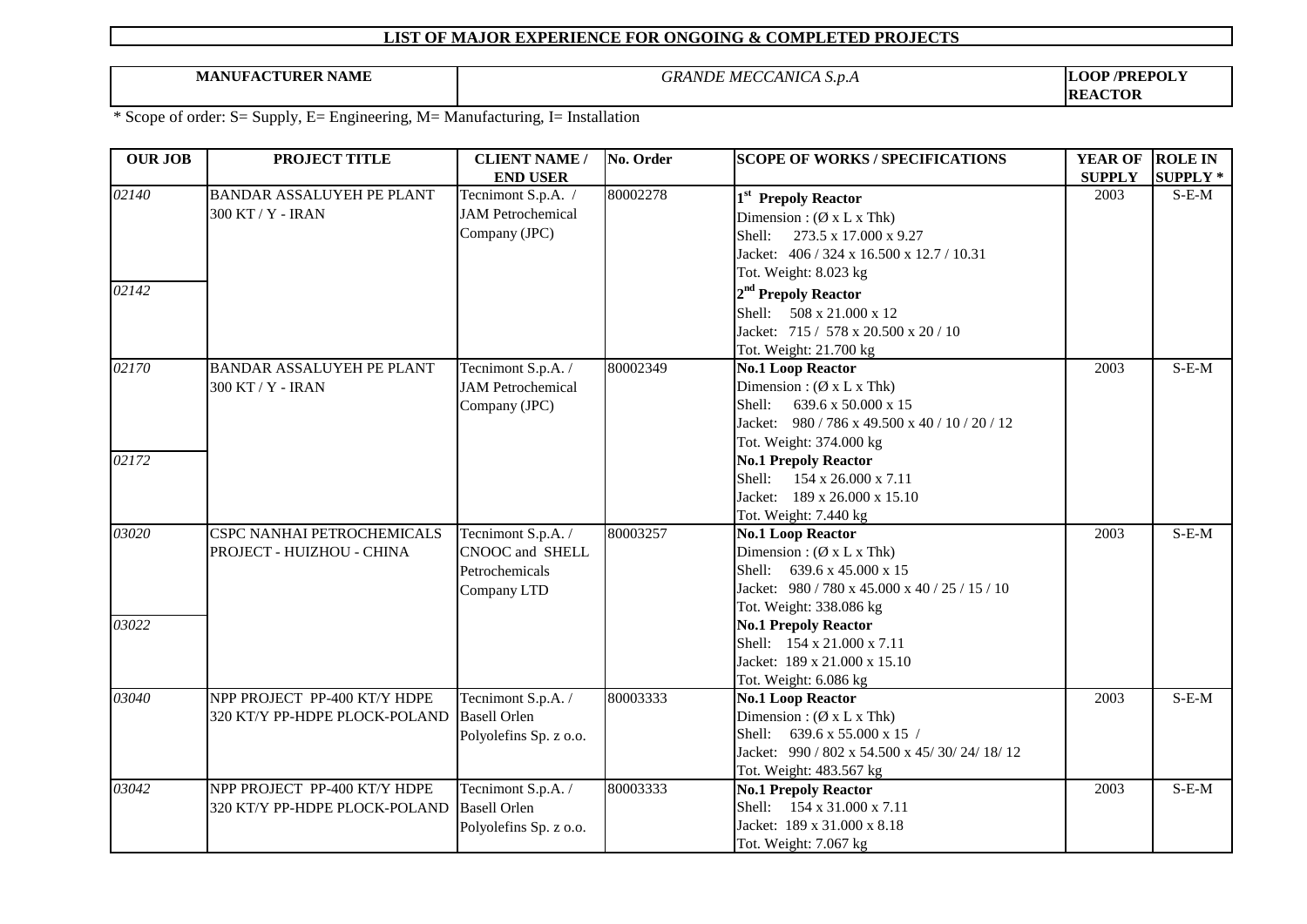**MANUFACTURER NAME** *GRANDE MECCANICA S.p.A*

**LOOP /PREPOLY REACTOR**

| <b>OUR JOB</b> | PROJECT TITLE                 | <b>CLIENT NAME /</b> | No. Order      | <b>SCOPE OF WORKS / SPECIFICATIONS</b>                | <b>YEAR OF</b> | <b>ROLE IN</b>  |
|----------------|-------------------------------|----------------------|----------------|-------------------------------------------------------|----------------|-----------------|
|                |                               | <b>END USER</b>      |                |                                                       | <b>SUPPLY</b>  | <b>SUPPLY</b> * |
| 03290          | PP DAQING 300 KT/Y - DAQING - | Tecnimont S.p.A. /   | 80004302       | <b>No.1 Loop Reactor</b>                              | 2003           | $S-E-M$         |
|                | <b>CHINA</b>                  | Petrochina           |                | Dimension: $(\emptyset x L x Thk)$                    |                |                 |
|                |                               |                      |                | 636.6 x 50.000 x 15<br>Shell:                         |                |                 |
|                |                               |                      |                | Jacket: 990 / 802 x 55.000 x 40 x 30 x 24 x 12        |                |                 |
|                |                               |                      |                | Tot. Weight: 425.000 kg                               |                |                 |
| 03292          |                               |                      |                | <b>No.1 Prepoly Reactor</b>                           |                |                 |
|                |                               |                      |                | Shell: 154 x 27.000 x 7.11                            |                |                 |
|                |                               |                      |                | Jacket: 189 x 27.000 x 8.18                           |                |                 |
|                |                               |                      |                | Tot. Weight: 8.200 kg                                 |                |                 |
| 04100          | PP-LANZHOU 300 KT/Y - CHINA   | Tecnimont S.p.A. /   | 80005592       | <b>No.1 Loop Reactor</b>                              | 2004           | $S-E-M$         |
|                |                               | Petrochina/LZPC      |                | Dimension: $(\emptyset x L x Thk)$                    |                |                 |
|                |                               |                      |                | Shell: 636.6 x 50.000 x 15                            |                |                 |
|                |                               |                      |                | Jacket: 990 / 802 x 55.000 x 40 / 30 / 24 / 12        |                |                 |
|                |                               |                      |                | Tot. Weight: 425.000 kg                               |                |                 |
| 04102          |                               |                      |                | <b>No. 1 Prepoly Reactor</b>                          |                |                 |
|                |                               |                      |                | Shell: 154 x 27.000 x 7.11                            |                |                 |
|                |                               |                      |                | Jacket: 189 x 27.000 x 8.18                           |                |                 |
|                |                               |                      |                | Tot. Weight: 8.200 kg                                 |                |                 |
| 04410          | PP 180 KT/Y NIZHNEKAMSK       | Tecnimont S.p.A. /   | 80006960       | <b>No.1 Loop Reactor</b>                              | 2004           | $S-E-M$         |
|                | NEFTEKHIM PLANT               | Nizhnekamsk          |                | Dimension: $(\emptyset x L x Thk)$                    |                |                 |
|                | NIZHNEKAMSK - TATARSTAN       | Neftekhim            |                | Shell: 639.6 x 28.000 x 15 / 17                       |                |                 |
|                | REPUBLIC - RUSSIAN FEDERATION |                      |                | Jacket: $990 / 802 \times 28.000 \times 10 / 15 / 18$ |                |                 |
|                |                               |                      |                | Tot. Weight: 220.700 kg.                              |                |                 |
| 04412          |                               |                      |                | <b>No.1 Prepoly Reactor</b>                           |                |                 |
|                |                               |                      |                | Shell: 154 x 12.000 x 7.11                            |                |                 |
|                |                               |                      |                | Jacket: 189 x 12.000 x 8.18                           |                |                 |
|                |                               |                      |                | Tot. Weight: 5.100 kg                                 |                |                 |
| 04570          | HDPE PLANT FOR SINOPEC        | Sinopec Maoming      | 04ITGDY26SPEC3 | <b>No.1 Loop Reactor</b>                              | 2004           | $S-E-M$         |
|                | MAOMING REVAMPING PROJECT     | Petrochemical Co.    | 12             | Dimension: $(\emptyset x L x Thk)$                    |                |                 |
|                | Maoming - CHINA               |                      |                | Shell: 745 x 60.960 / 62.310 x 19/22                  |                |                 |
|                |                               |                      |                | Jacket: 822 x 60.960 / 62.310 x 13 / 22 / 25 / 50     |                |                 |
|                |                               |                      |                | Tot. Weight: 490.000 kg                               |                |                 |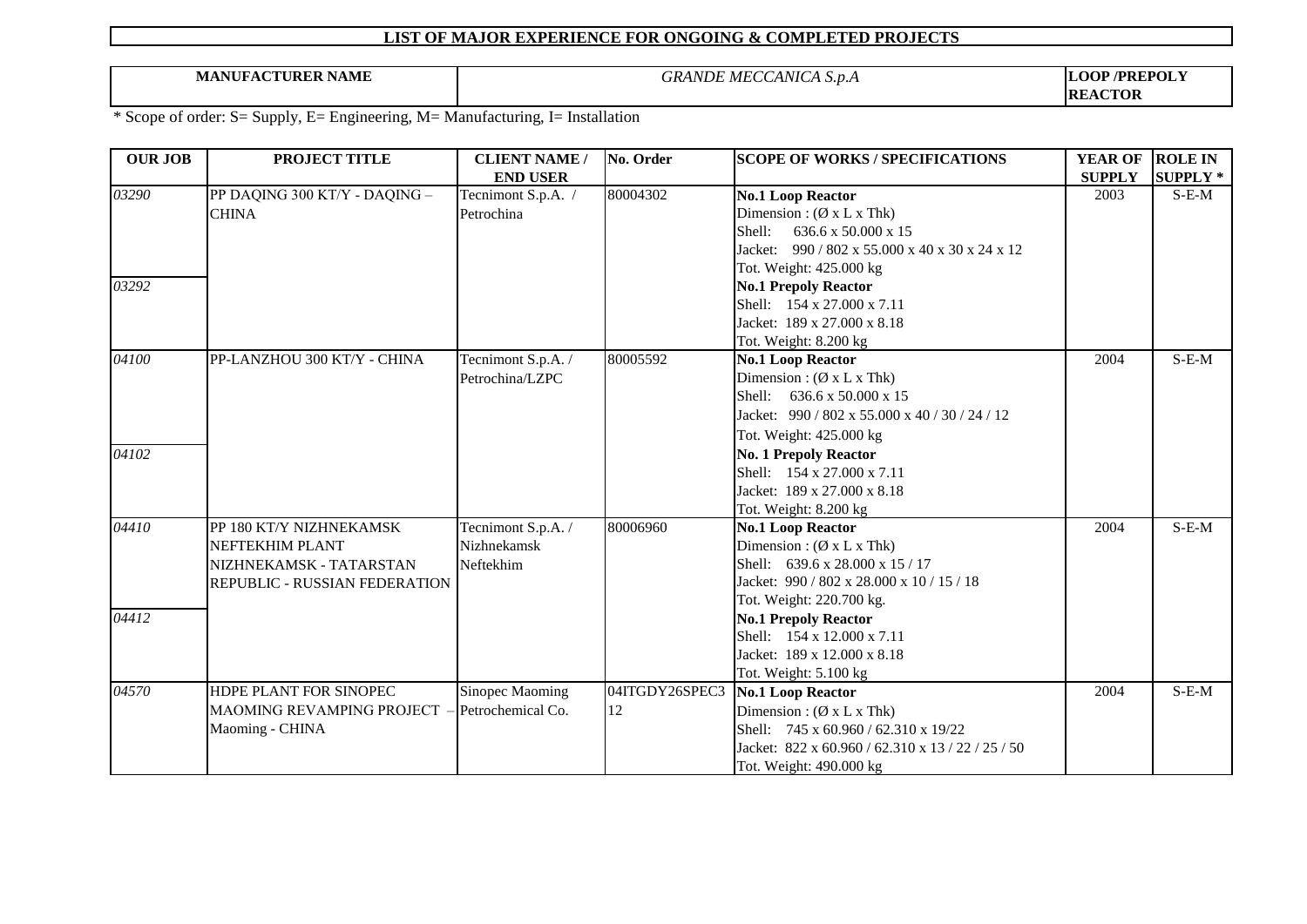**MANUFACTURER NAME** *GRANDE MECCANICA S.p.A*

**LOOP /PREPOLY REACTOR**

| <b>OUR JOB</b> | PROJECT TITLE                    | <b>CLIENT NAME /</b>               | No. Order       | <b>SCOPE OF WORKS / SPECIFICATIONS</b>              | <b>YEAR OF</b> | <b>ROLE IN</b>  |
|----------------|----------------------------------|------------------------------------|-----------------|-----------------------------------------------------|----------------|-----------------|
|                |                                  | <b>END USER</b>                    |                 |                                                     | <b>SUPPLY</b>  | <b>SUPPLY *</b> |
| 05060          | PP/OSBL 400 KT/Y - YAMBU - KSA   | Tecnimont S.p.A. /                 | 80007920        | <b>No.1 Loop Reactor</b>                            | 2005           | $S-E-M$         |
| 05062          |                                  | <b>NATPET</b><br>(The              |                 | Dimension: $(\emptyset x L x Thk)$                  |                |                 |
|                |                                  | <b>National Petrochemical</b>      |                 | Shell:<br>$650 \times 55.000 \times 15 / 18$        |                |                 |
|                |                                  | Industrial Co)                     |                 | Jacket: 818 / 1.024 x 55.000 x 12/ 18/ 24/ 30/ 45   |                |                 |
|                |                                  |                                    |                 | Tot. Weight: 530.000 kg                             |                |                 |
|                |                                  |                                    |                 | <b>No.1 Prepoly Reactor</b>                         |                |                 |
|                |                                  |                                    |                 | Shell: 154 x 31.000 x 7.11                          |                |                 |
|                |                                  |                                    |                 | Jacket: 189 x 31.000 x 8.18                         |                |                 |
|                |                                  |                                    |                 | Tot. Weight: 7.800 kg                               |                |                 |
| 05510          | PP 180 KT/Y                      | Tecnimont S.p.A. /                 | 80008941        | <b>No.2 Loop Reactors</b>                           | 2006           | $S-E-M$         |
|                | <b>OMSK - RUSSIAN FEDERATION</b> | OOO Polyom                         |                 | Dimension: $(\emptyset x L x Thk)$                  |                |                 |
|                |                                  |                                    |                 | Shell:<br>609 x 28000 x 15/17                       |                |                 |
|                |                                  |                                    |                 | Jacket:<br>$800 / 690 \times 28.000 \times 10$      |                |                 |
|                |                                  |                                    |                 | Tot. Weight: 442.000 kg                             |                |                 |
|                |                                  |                                    |                 | <b>No.1 Prepoly Reactor</b>                         |                |                 |
|                |                                  |                                    |                 | Shell: 168.3 x 12000 x 7.11                         |                |                 |
|                |                                  |                                    |                 | Jacket: 273 / 219.1 x 12000 x 7.80 / 15.10          |                |                 |
|                |                                  |                                    |                 | Tot. Weight: 4.200 kg                               |                |                 |
| 05550          | HDPE/LLDPE CAPUAVA PLANT         | Polietilenos União S.A. CT 05/0160 |                 | <b>No.2 Loop reactors</b>                           | 2006           | $S-E-M$         |
|                | UNIT C S. ANDRE-SP. BRAZIL       |                                    |                 | Dimension: $(\emptyset x L x Thk)$                  |                |                 |
|                |                                  |                                    |                 | Shell: 560 x 50850 x 17.5                           |                |                 |
|                |                                  |                                    |                 | Jacket: 748 / 673 / 763 x 48350 x 13/18/22/25/45    |                |                 |
|                |                                  |                                    |                 | Tot. Weight: 404.000 kg                             |                |                 |
| 06030          | HDPE 300Kt/Y PLANT -             | Technip / Petrochina               | 5499C2240412010 | <b>No.1 Loop Reactor</b>                            | 2006           | $S-E-M$         |
|                | PETROCHINA DUSHANZI,             |                                    | 002             | Dimension: $(\emptyset x L x Thk)$                  |                |                 |
|                | XINJIANG, PR CHINA               |                                    |                 | Shell: 711 x 60.000 x 19.5                          |                |                 |
|                |                                  |                                    |                 | Jacket: 818 / 1.024 x 60.000 x 12 / 18/ 24/ 30/ 45  |                |                 |
|                |                                  |                                    |                 | Tot. Weight: 213.000 kg                             |                |                 |
| 06100          | HDPE-NAO Q-CHEM                  | Tecnimont S.p.A. / Q-              | 87500014        | <b>No. 2 Loop Reactors</b>                          | 2006           | $S-E-M$         |
|                | PETROCHEMICAL COMPLEX            | Chem (Qatar Chemical               |                 | Dimension: $(\emptyset x L x Thk)$                  |                |                 |
|                | MESAIEED INDUSTRIAL CITY,        | Company Ltd.)                      |                 | Shell: 609.6 x 70.000 x 18 / 26                     |                |                 |
|                | <b>QATAR</b>                     |                                    |                 | Jacket: 695 / 773,1 x 70.000 x 13/ 18 / 22/28/36/40 |                |                 |
|                |                                  |                                    |                 | Tot. Weight: 670.0000 kg.                           |                |                 |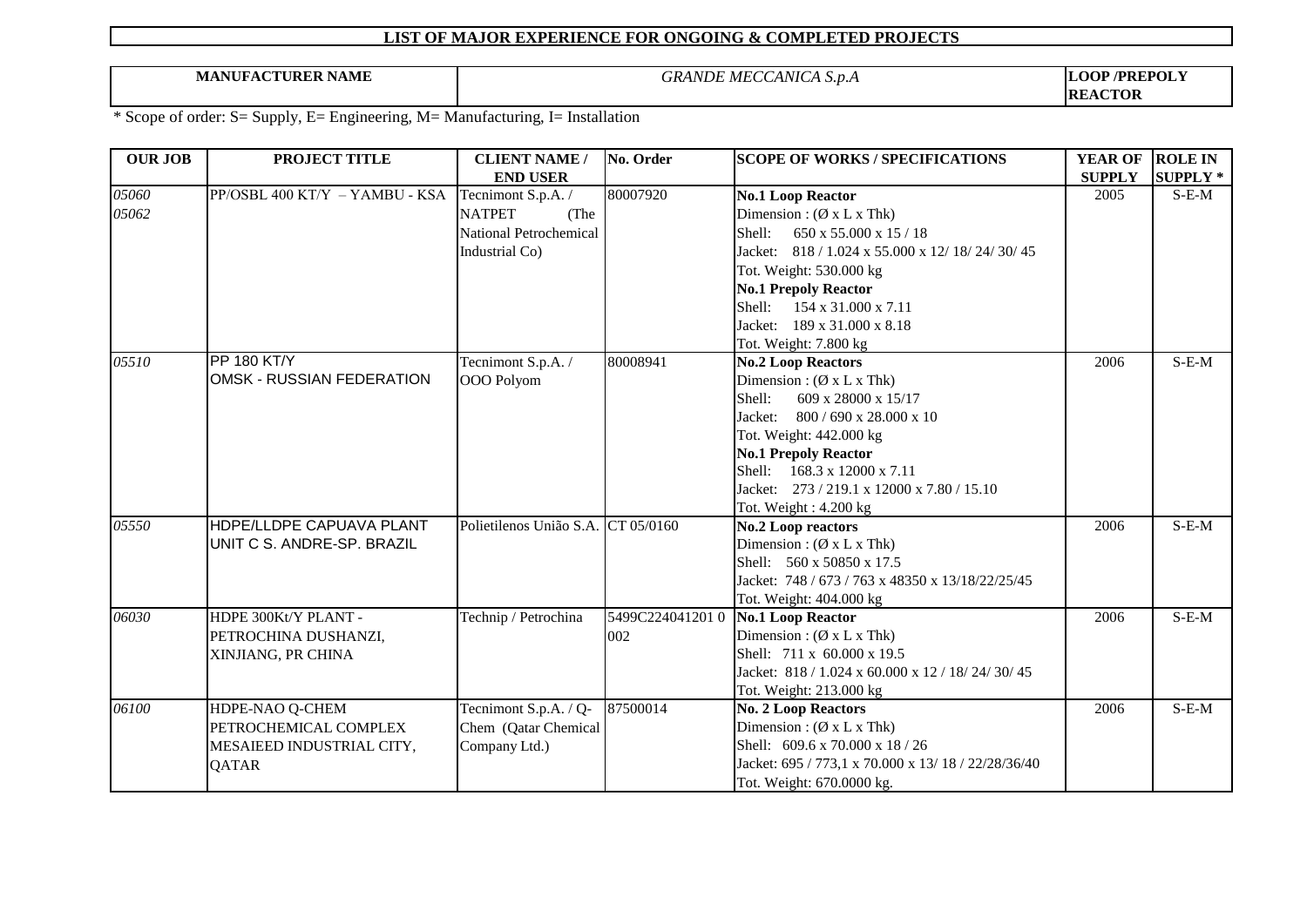**MANUFACTURER NAME** *GRANDE MECCANICA S.p.A*

**LOOP /PREPOLY REACTOR**

| <b>OUR JOB</b> | PROJECT TITLE                                           | <b>CLIENT NAME /</b>                        | No. Order            | <b>SCOPE OF WORKS / SPECIFICATIONS</b>                           | <b>YEAR OF</b> | <b>ROLE IN</b>  |
|----------------|---------------------------------------------------------|---------------------------------------------|----------------------|------------------------------------------------------------------|----------------|-----------------|
|                |                                                         | <b>END USER</b>                             |                      |                                                                  | <b>SUPPLY</b>  | <b>SUPPLY</b> * |
| 06140          | PETROQUIMICAPAULINIA PP-<br>PLANT 300 Kt/ Y - PAULINIA, | Tecnimont S.p.A. /<br>Petroquimica Paulinia | MCE-00002-<br>0506MO | <b>No. 2 Loop Reactors</b><br>Dimension: $(\emptyset x L x Thk)$ | 2006           | $S-E-M$         |
|                | <b>BRAZIL</b>                                           | S.A.                                        |                      | Shell: 610 x 50.000 x 15/17                                      |                |                 |
|                |                                                         |                                             |                      | Jacket: 762 / 939 x 50.000 x 12                                  |                |                 |
|                |                                                         |                                             |                      | Tot. Weight:436.000 kg.                                          |                |                 |
|                |                                                         |                                             |                      | <b>No.1 Prepoly Reactor</b>                                      |                |                 |
|                |                                                         |                                             |                      | Shell: 168 x 27.000 x 7.11                                       |                |                 |
|                |                                                         |                                             |                      | Jacket: 168 / 273 x 27.000 x 8.38 / 15.10                        |                |                 |
|                |                                                         |                                             |                      | Tot. Weight: 8.200 kg.                                           |                |                 |
| 06280          | PANIPAT NAPHTHA CRACKER                                 | Tecnimont / Indian Oil                      | 82900001             | <b>No. 4 Loop Reactors</b>                                       | 2006           | $S-E-M$         |
|                | PROJECT (PNCP) 2x300Kt/Y PP &                           | <b>Corporation Limited</b>                  |                      | Dimension: $(\emptyset x L x Thk)$                               |                |                 |
|                | 300Kt/Y HDPE PLANT, PANIPAT,                            |                                             |                      | Shell: 762 x 50.000 x 15 / 17                                    |                |                 |
|                | <b>INDIA</b>                                            |                                             |                      | Jacket: 786 / 939 x 50.000                                       |                |                 |
|                |                                                         |                                             |                      | Weight: 863.000 kg.                                              |                |                 |
|                |                                                         |                                             |                      | <b>No. 2 Prepoly Reactors</b><br>Shell: 6" x 27.000 x 7.11       |                |                 |
|                |                                                         |                                             |                      | Jacket: 6" / 10" x 25.500 x 15.1                                 |                |                 |
|                |                                                         |                                             |                      | Tot. Weight: 8.200 kg.                                           |                |                 |
| 07020          | PDH & PP PROJECT 2x300Kt/Y -                            | UHDE / Egyptian                             | 34056447/WalW        | No. 2 Loop Reactors                                              | 2007           | $S-E-M$         |
|                | PORT SAID, EGYPT                                        | Propylene &                                 |                      | Dimension: $(\emptyset x L x Thk)$                               |                |                 |
|                |                                                         | Polypropylene                               |                      | $24''$ x 50.000 x 15/17<br>Shell:                                |                |                 |
|                |                                                         | Company                                     |                      | Jacket: 762 / 939 x 50.000 x 15 / 30                             |                |                 |
|                |                                                         |                                             |                      | Tot. Weight: 390 .750 kg.                                        |                |                 |
| 11200          | ETILENO XXI PROJECT 4x188Kt/Y                           | Technip France /                            | <b>BI-ETILENO-</b>   | <b>No. 4 Loop Reactors</b>                                       | 2013           | $S-E-M$         |
|                | <b>BRASKEM IDESA SAPIHDPE</b>                           | <b>Braskem Indesa</b>                       | 005/12 REV 0         | Dimension: $(\emptyset x L x Thk)$                               |                |                 |
|                | PLANT, MEXICO                                           | Sapihde                                     |                      | Shell:<br>28" x 59.998 x 17/20                                   |                |                 |
|                |                                                         |                                             |                      | Jacket: 781 x 60.000 x 20 / 25 / 45                              |                |                 |
|                |                                                         |                                             |                      | Tot. Weight: 2275.402 kg.                                        |                |                 |
| 13060          | <b>GEMINI PROJECT</b>                                   | Ineos Olefins &                             | <b>BI-ETILENO-</b>   | <b>No. 2 Loop Reactors</b>                                       | 2014           | $S-E-M$         |
|                | n°F520-198-SR-0412-001 Rev.0 -                          | Polymers USA                                | 005/12 REV 0         | Dimension: $(\emptyset x L x Thk)$                               |                |                 |
|                | 470 KT/Y HDPE PLANT - LA PORTE,                         |                                             |                      | Shell:<br>28" x 65.000 x 20/25                                   |                |                 |
|                | TX-BATTLEGROUND, USA                                    |                                             |                      | Jacket: 781 x 65.000 x 20 / 25 / 45                              |                |                 |
|                |                                                         |                                             |                      | Tot. Weight: 1170.000 kg.                                        |                |                 |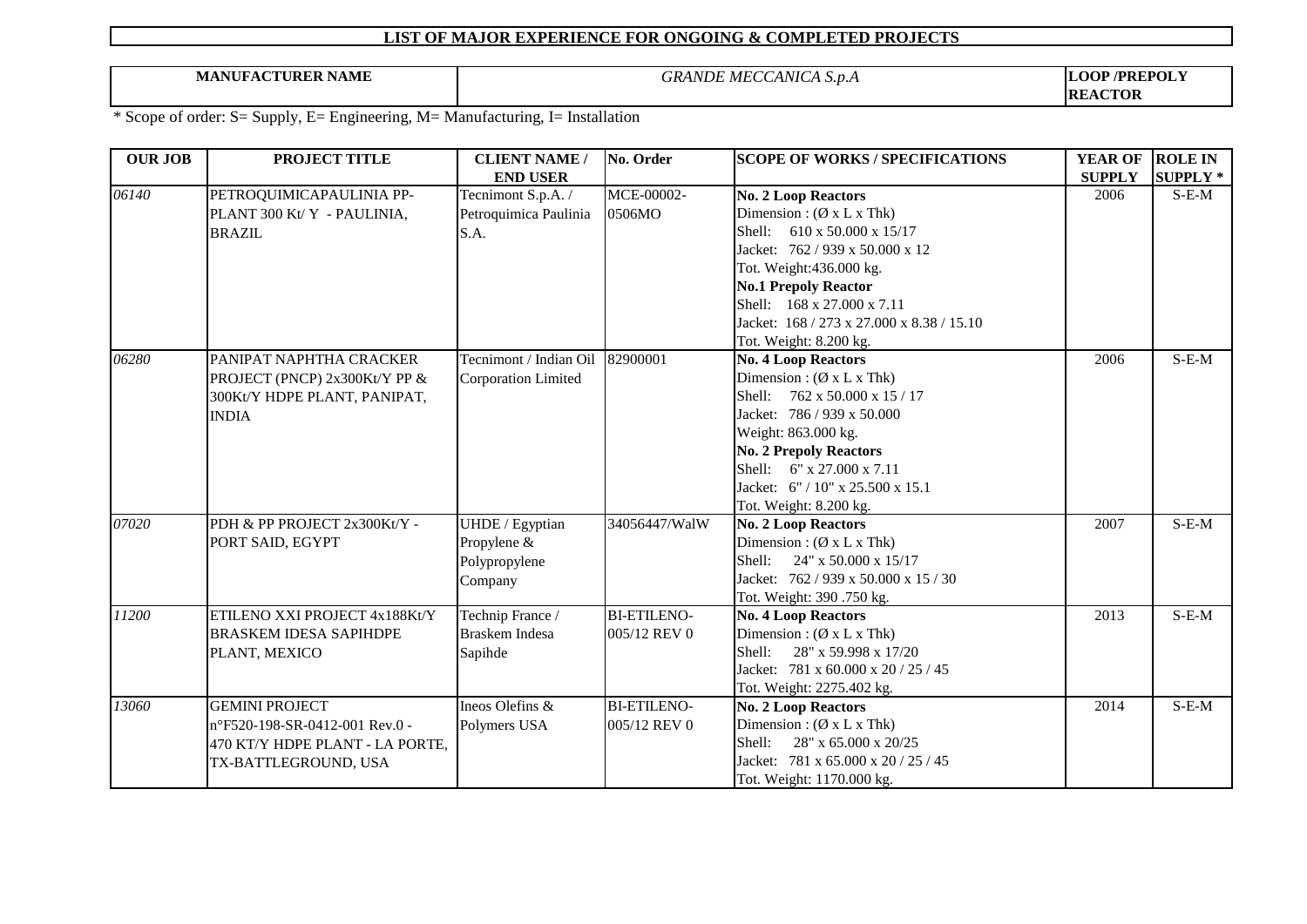**MANUFACTURER NAME** *GRANDE MECCANICA S.p.A*

**LOOP /PREPOLY REACTOR**

| <b>OUR JOB</b> | PROJECT TITLE                      | <b>CLIENT NAME /</b>       | No. Order         | <b>SCOPE OF WORKS / SPECIFICATIONS</b>    | <b>YEAR OF</b> | <b>ROLE IN</b>  |
|----------------|------------------------------------|----------------------------|-------------------|-------------------------------------------|----------------|-----------------|
|                |                                    | <b>END USER</b>            |                   |                                           | <b>SUPPLY</b>  | <b>SUPPLY</b> * |
| 14030          | INEOS PEHD SLURRY HEXANE           | <b>Ineos Manufacturing</b> | 4550445018        | No. 1 Loop Reactor                        | 2014           | $S-E-M$         |
|                | PROJECT - 200 KT/Y - ROSIGNANO     | Italia S.p.A               |                   | Dimension: $(\emptyset x L x Thk)$        |                |                 |
|                | (LI) ITALY                         |                            |                   | Shell: 632 x 30.800x 16                   |                |                 |
|                |                                    |                            |                   | Jacket: 702 x 30.800 x 8                  |                |                 |
|                |                                    |                            |                   | Tot. Weight: 69.000 kg.                   |                |                 |
| 16010          | <b>INEOS PEHD SLURRY HEXANE</b>    | <b>Ineos Manufacturing</b> | 4550487236        | No. 1 Loop Reactor                        | 2016           | $S-E-M$         |
|                | PROJECT - 200 KT/Y - ROSIGNANO     | Italia S.p.A               |                   | Dimension: $(\emptyset x L x Thk)$        |                |                 |
|                | (LI) ITALY                         |                            |                   | Shell:<br>632 x 30.800x 16                |                |                 |
|                |                                    |                            |                   | Jacket: 702 x 30.800 x 8                  |                |                 |
|                |                                    |                            |                   | Tot. Weight: 69.000 kg.                   |                |                 |
| 16020          | 3871-SOCAR POLYMER LLC-            | Tecnimont S.p.A. /         | 7500052439        | <b>No. 2 Loop Reactors</b>                | 2016           | $S-E-M$         |
|                | PP/U&O Plant, 185 KT/Y -           | <b>SOCAR</b>               |                   | Dimension: $(\emptyset x L x Thk)$        |                |                 |
|                | <b>AZERBAIJAN REPUBLIC</b>         |                            |                   | Shell: 610 x 50.000 x 15/17               |                |                 |
|                |                                    |                            |                   | Jacket: 762 / 939 x 50.000 x 12           |                |                 |
|                |                                    |                            |                   | Tot. Weight:436.000 kg.                   |                |                 |
|                |                                    |                            |                   | <b>No.1 Prepoly Reactor</b>               |                |                 |
|                |                                    |                            |                   | Shell: 168 x 27.000 x 7.11                |                |                 |
|                |                                    |                            |                   | Jacket: 168 / 273 x 27.000 x 8.38 / 15.10 |                |                 |
|                |                                    |                            |                   | Tot. Weight: 8.200 kg.                    |                |                 |
| 16040          | HDPE Loop Reactors R-3001/3002 270 | Technip Italy /            | P.O. No. 2546A006 | <b>No. 2 Loop Reactors 4 Legs</b>         | 2016           | $S-E-M$         |
|                | kT/Y HDPE Plant - UNIPETROL -      | <b>UNIPETROL RPA</b>       |                   | Dimension: $(\emptyset x L x Thk)$        |                |                 |
|                | Czech Republic                     |                            |                   | Shell: 28" x 59.998 x 17/20               |                |                 |
|                |                                    |                            |                   | Jacket: 781 x 60.000 x 20 / 25 / 45       |                |                 |
|                |                                    |                            |                   | Tot. Weight: 800.000 kg.                  |                |                 |
| 16090          | PP/PE/UT SOHAR (OM) EPC -          | Tecnimont S.p.A. /         | 7500057298        | No. 1 Loop Reactor 6 Legs                 | 05/08/2017     | $S-E-M$         |
|                | <b>LIWA PLASTIC INDUSTRIES</b>     | <b>ORPIC LLC</b>           |                   | Dimension: $(\emptyset x L x Thk)$        |                |                 |
|                | <b>COMPLEX Project - ORPIC</b>     |                            |                   | Shell: 750 x 55000 x 17/18                |                |                 |
|                | <b>SULTANATE OF OMAN</b>           |                            |                   | Jacket: 1035 x 55000 x 12/18/24/28/38/42  |                |                 |
|                |                                    |                            |                   | Tot. Weight: 548.000 kg.                  |                |                 |
|                |                                    |                            |                   | <b>No. 1 Prepoly Reactor</b>              |                |                 |
|                |                                    |                            |                   | Shell: 6" x 27.000 x sch 40               |                |                 |
|                |                                    |                            |                   | Jacket: 8"/10" x 27.000 x sch 80          |                |                 |
|                |                                    |                            |                   | Tot. Weight: 8.825kg.                     |                |                 |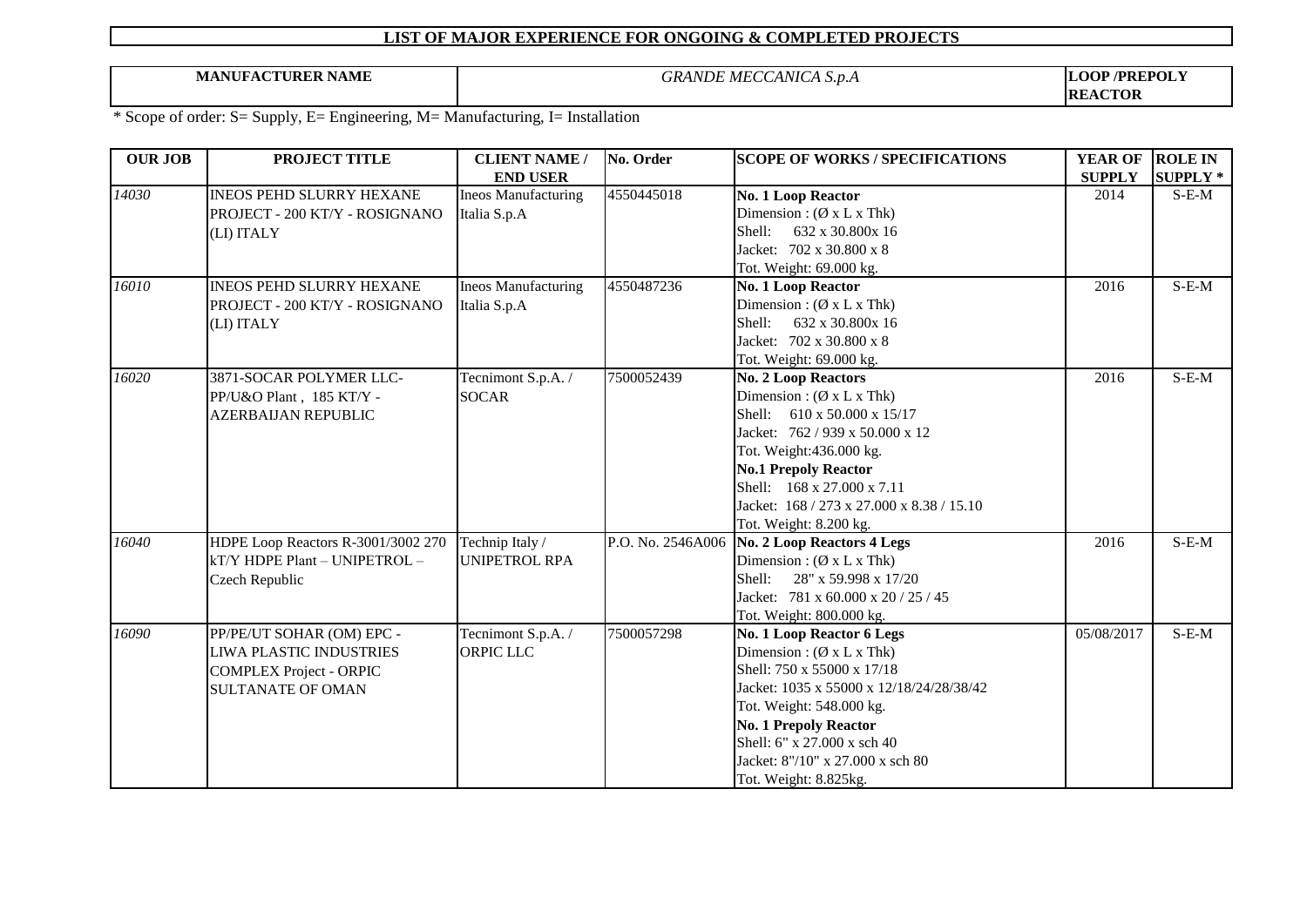**MANUFACTURER NAME** *GRANDE MECCANICA S.p.A*

**LOOP /PREPOLY REACTOR**

| <b>OUR JOB</b> | PROJECT TITLE                             | <b>CLIENT NAME /</b>       | No. Order         | <b>SCOPE OF WORKS / SPECIFICATIONS</b> | <b>YEAR OF</b> | <b>ROLE IN</b>  |
|----------------|-------------------------------------------|----------------------------|-------------------|----------------------------------------|----------------|-----------------|
|                |                                           | <b>END USER</b>            |                   |                                        | <b>SUPPLY</b>  | <b>SUPPLY</b> * |
| 16160          | INEOS PEHD SLURRY HEXANE                  | <b>Ineos Manufacturing</b> | 4550508459        | <b>No. 1 Loop Reactor 2 Legs</b>       | 31/05/2017     | $S-E-M$         |
|                | PROJECT - 200 KT/Y - ROSIGNANO            | Italia S.p.A               |                   | Dimension: $(\emptyset x L x Thk)$     |                |                 |
|                | (LI) ITALY                                |                            |                   | Shell: ID 971 x 27.400 x 20            |                |                 |
|                |                                           |                            |                   | Jacket: ID 781 x 27.400 x 8-16         |                |                 |
|                |                                           |                            |                   | Tot. Weight: 39.000 kg.                |                |                 |
| 17060          | <b>INEOS PEHD SLURRY HEXANE</b>           | <b>Ineos Manufacturing</b> | 4550516320        | No. 1 Loop Reactor 4 Legs              | 31/08/2017     | $S-E-M$         |
|                | PROJECT - 200 KT/Y - ROSIGNANO            | Italia S.p.A               |                   | Dimension: $(\emptyset x L x Thk)$     |                |                 |
|                | (LI) ITALY                                |                            |                   | Shell: 632 x 30.800x 16                |                |                 |
|                |                                           |                            |                   | Jacket: 702 x 30.800 x 8-16            |                |                 |
|                |                                           |                            |                   | Tot. Weight: 69.000 kg.                |                |                 |
| 17240          | LIAONING BORA PETROCHEMICAL LIAONING BORA |                            | <b>BLHG-SPCG-</b> | No. 1 Loop Reactor 6 Legs              | 05/10/2018     | $S-E-M$         |
|                | (400+20) KT/Y PP - DALIAN -               | <b>PETROCHEMICAL</b>       | SBCG-SBB-2017-    | Dimension: $(\emptyset x L x Thk)$     |                |                 |
|                | <b>CHINA</b>                              |                            | 0069              | Shell: 850 x 55.000 x 20               |                |                 |
|                |                                           |                            |                   | Jacket: 990 x 50.800 x 16-30           |                |                 |
|                |                                           |                            |                   | Tot. Weight: 400.000 kg.               |                |                 |
|                |                                           |                            |                   | <b>No. 1 Prepoly Reactor</b>           |                |                 |
|                |                                           |                            |                   | Shell: 219 x 25.000 x 8,18             |                |                 |
|                |                                           |                            |                   | Jacket: 273 x 25.000 x 16              |                |                 |
|                |                                           |                            |                   | Tot. Weight: 10.000kg.                 |                |                 |
| 18030          | <b>INEOS MANUFACTURING ITALIA -</b>       | <b>Ineos Manufacturing</b> | 4550542043        | <b>No. 1 Loop Reactor 4 Legs</b>       | 30/06/2018     | $S-E-M$         |
|                | ROSIGNANO (LI) ITALY                      | Italia S.p.A               |                   | Dimension: $(\emptyset x L x Thk)$     |                |                 |
|                |                                           |                            |                   | Shell: ID 600 x 27.600 x 16            |                |                 |
|                |                                           |                            |                   | Jacket: ID 702 x 27.600 x 8-13-18      |                |                 |
|                |                                           |                            |                   | Tot. Weight: 71.000 kg.                |                |                 |
| 18160          | <b>BAYPORT POLYMERS - BOREALIS</b>        | <b>BAYPORT</b>             | PE1-ME-PR-501     | No. 1 Loop Reactor 6 Legs              | 20/09/2019     | $S-E-M$         |
|                | <b>PECAN</b>                              | <b>POLYMERS</b>            |                   | Dimension: $(\emptyset x L x Thk)$     |                |                 |
|                |                                           |                            |                   | Shell: ID 570 x 48.700 x 20            |                |                 |
|                |                                           |                            |                   | Jacket: ID 692/788 x 46.300 x 12-36    |                |                 |
|                |                                           |                            |                   | Tot. Weight: 380.000 kg.               |                |                 |
|                |                                           |                            |                   | <b>No. 1 Loop Reactor 4 Legs</b>       |                |                 |
|                |                                           |                            |                   | Dimension: $(\emptyset x L x Thk)$     |                |                 |
|                |                                           |                            |                   | Shell: ID 570 x 60.000 x 20            |                |                 |
|                |                                           |                            |                   | Jacket: ID 692/788 x 59.000 x 12-36    |                |                 |
|                |                                           |                            |                   | Tot. Weight: 255.000 kg.               |                |                 |
|                |                                           |                            |                   | <b>No. 1 Prepoly Reactor</b>           |                |                 |
|                |                                           |                            |                   | Shell: OD 406,4 x 44.000 x 16          |                |                 |
|                |                                           |                            |                   | Jacket: ID 488 x 42.600 x 10-16        |                |                 |
|                |                                           |                            |                   | Tot. Weight: 36.000kg.                 |                |                 |